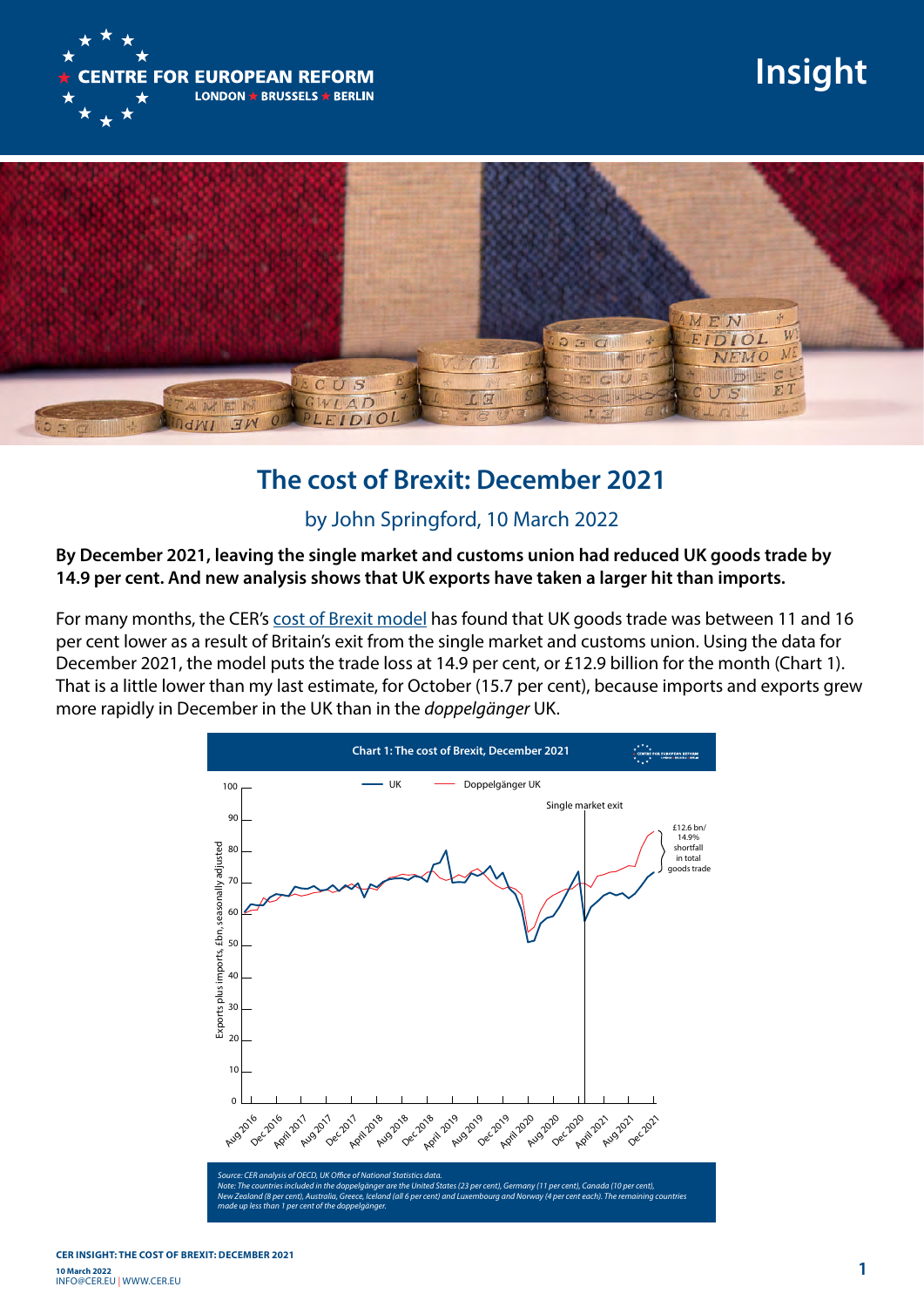

The *doppelgänger* is a subset of countries selected from a larger group of 22 advanced economies by an algorithm. The algorithm finds the countries that, when combined, create a *doppelgänger* UK that has the smallest possible deviation from the real UK data from January 2009 to December 2019, before the pandemic struck. (The data includes goods trade, GDP growth, population, inflation, industrial production as a share of output, as well as some other measures. More information on the model, including Stata code and input data, is available [here.](https://www.cer.eu/insights/cost-brexit-january-2021-end-transition-edition))

Using the same method, we can study another contentious issue in the Brexit debate: trade experts have been [puzzled](https://twitter.com/thom_sampson/status/1492066198988767234) by the fact that, on some measures, UK imports from the EU have suffered more than UK exports to the EU. Britain only enforced its border in a limited way until a year after the transition period ended, in January 2022, while the EU imposed controls on British exports immediately. The *doppelgänger* method, when applied to exports rather than total trade, shows that the UK's goods export sector has been badly hit by leaving the EU. Both exports to the EU and the rest of the world appear to have been damaged by Britain's withdrawal from the single market and customs union.

First, let us consider how analysts have considered Brexit's impact on goods trade. The exports puzzle is explained by the way analysts are measuring the impact of single market exit. Many have compared UK trade with the EU to its trade with the rest of the world. Higher barriers with the EU should mean lower trade, while few new barriers to trade with the rest of the world have been imposed. On this measure, the difference between EU and non-EU trade serves as an estimate for how much trade has fallen.

Chart 2 shows that, UK exports to the rest of the world have been larger than exports to the EU since early 2019, and withdrawal from the single market does not appear to have reduced UK exports to the EU further. On the other hand, before leaving the single market, UK imports from the rest of the world were smaller than imports from the EU. The reverse has been the case after exit.

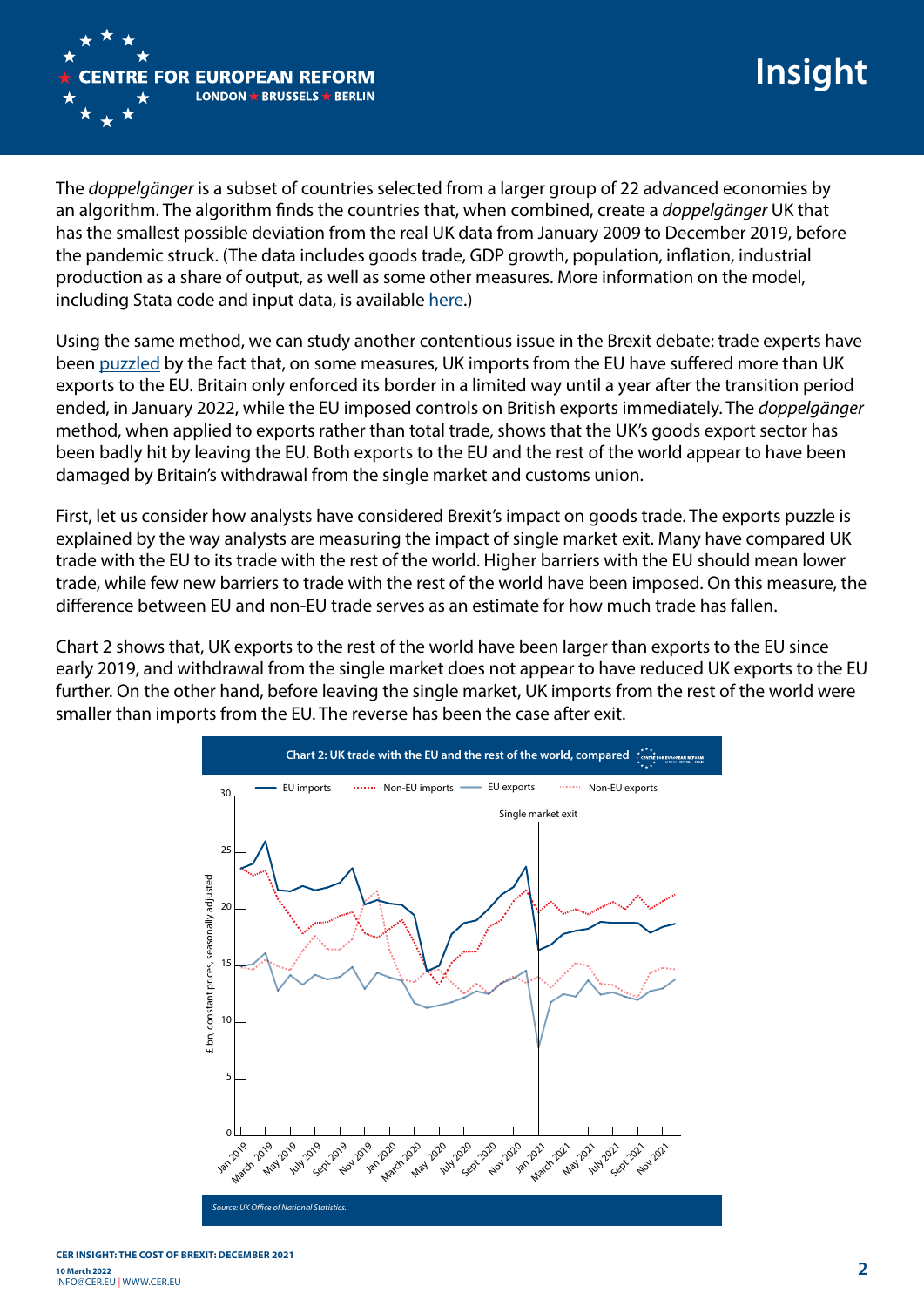

But comparing EU and non-EU trade has its problems. The UK, like many European countries, is an 'intermediate' producer of goods and services, with [65 per cent of its exports](https://ifs.org.uk/publications/10302) being used as inputs into the production process in the EU and other countries. It is therefore likely that barriers to trade with the EU are damaging UK exports to the rest of the world, which means that this method will underestimate the impact of Brexit on exports. UK exporters may be finding it harder to get the components they need from the EU, which might reduce sales both inside and outside the EU. And global manufacturing companies have switched the location of some of their plants to the EU, which would reduce UK exports generally if these companies use those plants to serve EU and non-EU markets.

The *doppelgänger* method overcomes this problem. The method compares UK exports to those of other advanced economies, which have taken part in an export boom since mid-2021 – one that Britain has missed out on.

Chart 3 shows that UK exports are 15.7 per cent smaller than those of an exports *doppelgänger*. There was a big export surge in the countries that make up the *doppelgänger* in 2020 and 2021 that the UK did not participate in, as economies reopened after the first wave of the pandemic, and demand for goods rose as consumer switched spending from services to goods. This synthetic UK was identified by the algorithm in exactly the same way as for total goods trade, except it found the countries that most closely matched the UK's goods exports since January 2009, as well as the other predictors mentioned above.

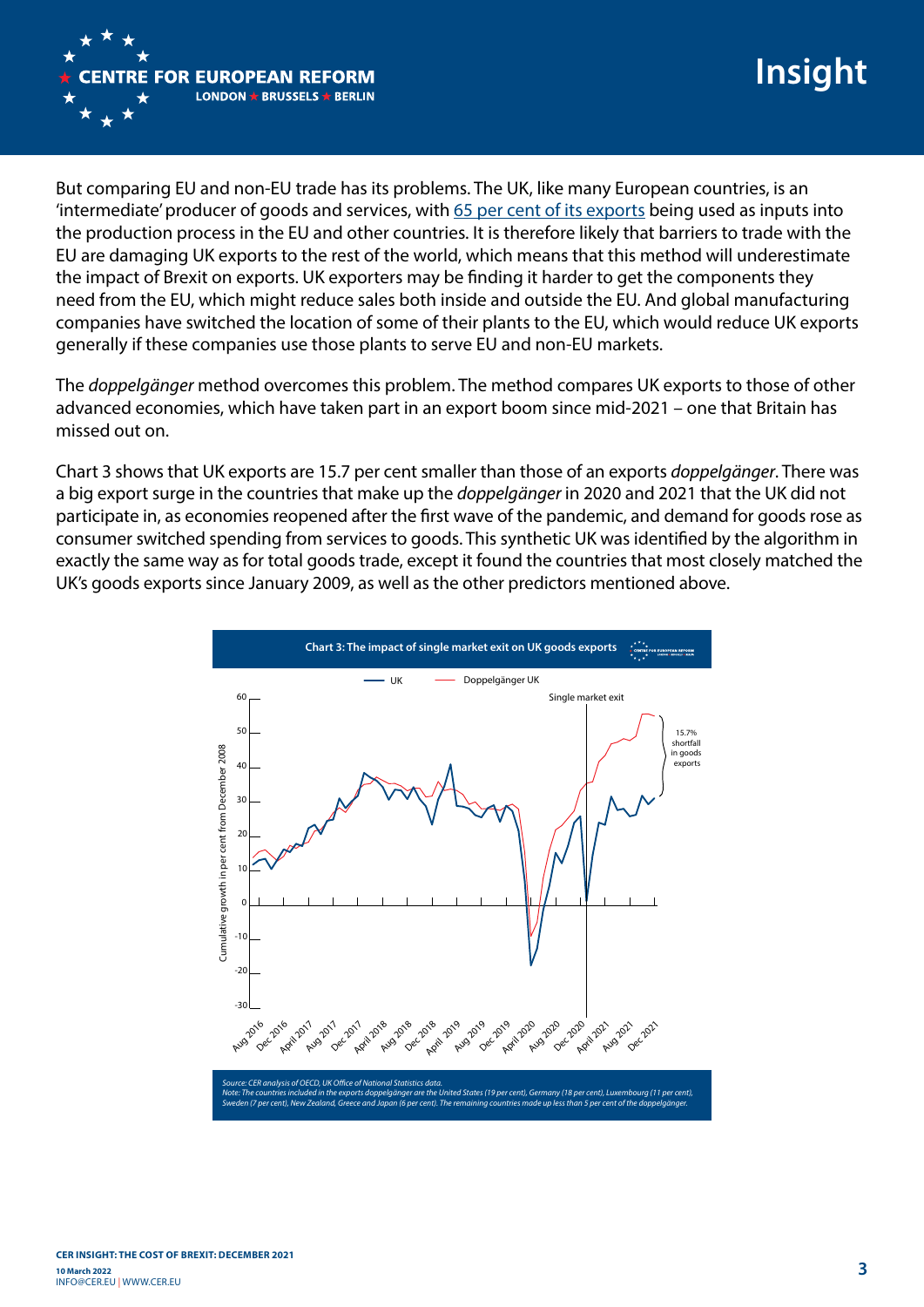

**Insight**

More evidence that Brexit has hit British exports to both the EU and the rest of the world is shown in Chart 4. On average, the exports of 22 advanced economies to both the EU and the rest of the world have grown rapidly since the depths of the first COVID-19 lockdown in May 2020. Meanwhile, UK exports to both the EU and non-EU countries have failed to keep pace.



Turning to imports, Chart 5 shows a smaller, 7.8 per cent gap between Britain and the *doppelgänger's* goods imports. Imports across advanced economies have surged even more than exports, especially since October 2021, when gas and oil prices spiked. (The countries that make up most of the *doppelgänger* are oil and gas importers, like the UK, and energy is included in the OECD monthly goods trade data that allows us to compare the UK to other advanced economies.) This evidence accords with the UK's limited enforcement of its border in 2021.